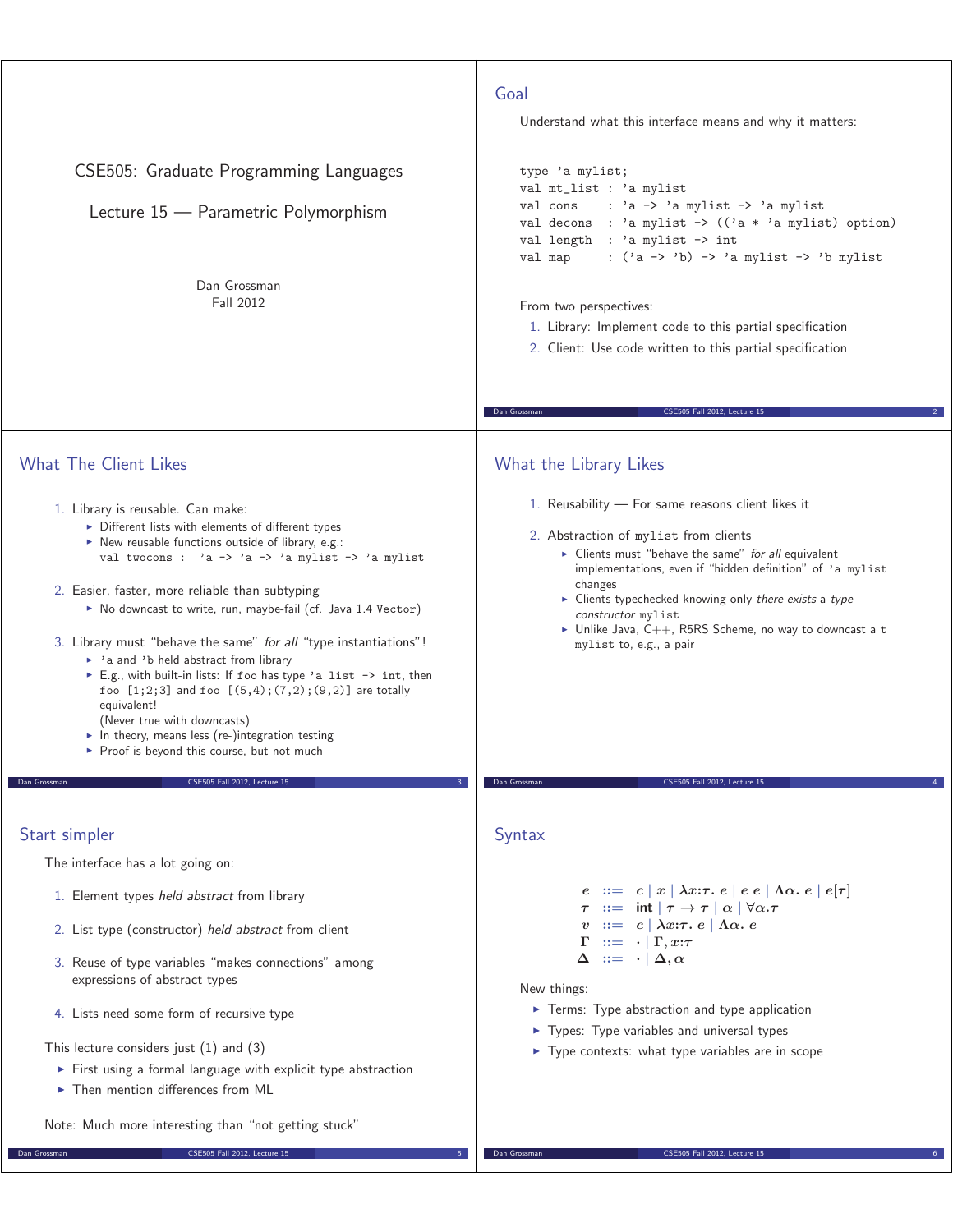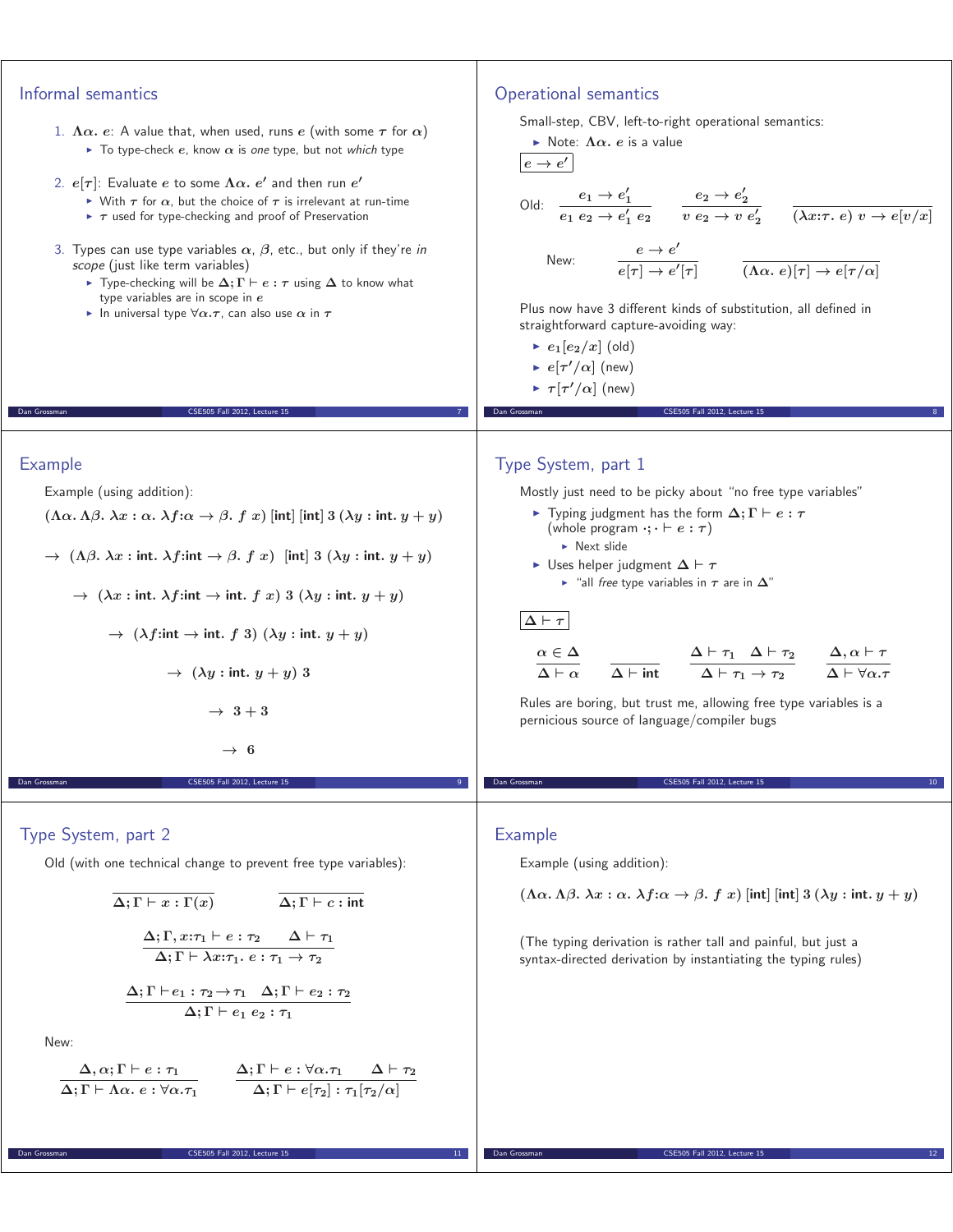| The Whole Language, Called System F<br>$e := c  x  \lambda x : \tau e  e e   \Lambda \alpha e  e   \tau$<br>$\tau$ ::= int $ \tau \to \tau $ $\alpha$ $ \forall \alpha.\tau$<br>v ::= c $\lambda x:\tau.\ e \mid \Lambda \alpha.\ e$<br>$\Gamma$ ::= $\cdot$ $\Gamma$ , $x:\tau$<br>$\Delta \quad ::= \quad \cdot \mid \Delta, \alpha$<br>$\frac{e\rightarrow e'}{e\;e_2\rightarrow e'\;e_2} \qquad \quad \frac{e\rightarrow e'}{v\;e\rightarrow v\;e'} \qquad \quad \frac{e\rightarrow e'}{e[\tau]\rightarrow e'[\tau]}$<br>$\overline{(\lambda x:\tau, e) v \rightarrow e[v/x]}$ $\overline{(\Lambda \alpha, e) [\tau] \rightarrow e[\tau/\alpha]}$<br>$\overline{\Delta;\Gamma\vdash x:\Gamma(x)}$ $\overline{\Delta;\Gamma\vdash c:\text{int}}$<br>$\Delta ; \Gamma , x{:}\tau_1 \vdash e \;{\underline{\cdot}\;} \tau_2 \quad \  \  \Delta \vdash \tau_1$<br>$\Delta, \alpha; \Gamma \vdash e : \tau_1$<br>$\Delta;\Gamma \vdash \lambda x{:}\tau_1.\ e:\tau_1\to \tau_2$ $\Delta;\Gamma\vdash \overline{\Lambda\alpha.\ e:\forall \alpha.\tau_1}$<br>$\Delta;\Gamma\vdash e_1:\tau_2\rightarrow \tau_1\quad \Delta;\Gamma\vdash e_2:\tau_2\qquad \Delta;\Gamma\vdash e:\forall \alpha.\tau_1\quad \Delta\vdash \tau_2$<br>$\Delta;\Gamma\vdash e[\tau_2]:\tau_1[\tau_2/\alpha]$<br>$\Delta; \Gamma \vdash e_1 \ e_2 : \tau_1$ | <b>Examples</b><br>An overly simple polymorphic function<br>Let $id = \Lambda \alpha$ , $\lambda x : \alpha$ , x<br>id has type $\forall \alpha \ldotp \alpha \rightarrow \alpha$<br>id [int] has type int $\rightarrow$ int<br>id [int * int] has type (int * int) $\rightarrow$ (int * int)<br>► (id $[\forall \alpha \ldotp \alpha \rightarrow \alpha]$ ) id has type $\forall \alpha \ldotp \alpha \rightarrow \alpha$<br>In ML you can't do the last one; in System F you can                                               |
|-------------------------------------------------------------------------------------------------------------------------------------------------------------------------------------------------------------------------------------------------------------------------------------------------------------------------------------------------------------------------------------------------------------------------------------------------------------------------------------------------------------------------------------------------------------------------------------------------------------------------------------------------------------------------------------------------------------------------------------------------------------------------------------------------------------------------------------------------------------------------------------------------------------------------------------------------------------------------------------------------------------------------------------------------------------------------------------------------------------------------------------------------------------------------------------------------------------------------------------------------------------------------------------------------------------------------------------|----------------------------------------------------------------------------------------------------------------------------------------------------------------------------------------------------------------------------------------------------------------------------------------------------------------------------------------------------------------------------------------------------------------------------------------------------------------------------------------------------------------------------------|
| CSE505 Fall 2012, Lecture 15<br>Dan Grossman<br>13                                                                                                                                                                                                                                                                                                                                                                                                                                                                                                                                                                                                                                                                                                                                                                                                                                                                                                                                                                                                                                                                                                                                                                                                                                                                                  | Dan Grossman<br>CSE505 Fall 2012, Lecture 15                                                                                                                                                                                                                                                                                                                                                                                                                                                                                     |
| More Examples<br>Let apply $1 = \Lambda \alpha$ . $\Lambda \beta$ . $\lambda x : \alpha$ . $\lambda f : \alpha \rightarrow \beta$ . f x<br>• apply1 has type $\forall \alpha.\forall \beta.\alpha \rightarrow (\alpha \rightarrow \beta) \rightarrow \beta$<br>$\triangleright$ : g:int $\rightarrow$ int $\vdash$ (apply1 [int] [int] 3 g) : int<br>Let apply2 = $\Lambda \alpha$ . $\lambda x : \alpha$ . $\Lambda \beta$ . $\lambda f : \alpha \rightarrow \beta$ . f x<br>► apply2 has type $\forall \alpha.\alpha \rightarrow (\forall \beta.(\alpha \rightarrow \beta) \rightarrow \beta)$<br>(impossible in ML)<br>$\rightarrow$ :; g:int $\rightarrow$ string, h:int $\rightarrow$ int $\vdash$<br>$(\text{let } z = \text{apply2} \mid \text{int} \mid \text{in} \ z \ (z \ 3 \mid \text{int} \mid h) \ \text{[string]} \ g)$ :<br>string<br>Let twice = $\Lambda \alpha$ . $\lambda x : \alpha$ . $\lambda f : \alpha \to \alpha$ . $f(f x)$ .<br>ightharpoonup twice has type $\forall \alpha . \alpha \rightarrow (\alpha \rightarrow \alpha) \rightarrow \alpha$<br>$\triangleright$ Cannot be made more polymorphic                                                                                                                                                                                                   | What next?<br>Having defined System F<br>• Metatheory (what properties does it have)<br>$\triangleright$ What (else) is it good for<br>$\blacktriangleright$ How/why ML is more restrictive and implicit                                                                                                                                                                                                                                                                                                                         |
| CSE505 Fall 2012, Lecture 15<br>Dan Grossman                                                                                                                                                                                                                                                                                                                                                                                                                                                                                                                                                                                                                                                                                                                                                                                                                                                                                                                                                                                                                                                                                                                                                                                                                                                                                        | CSE505 Fall 2012. Lecture 15<br>Dan Grossman                                                                                                                                                                                                                                                                                                                                                                                                                                                                                     |
| Metatheory<br>Safety: Language is type-safe<br>▶ Need a Type Substitution Lemma<br>Termination: All programs terminate<br>Surprising — we saw id $[\tau]$ id<br>Parametricity, $a.k.a.$ theorems for free<br>Example: If $\cdot; \cdot \vdash e : \forall \alpha. \forall \beta. (\alpha * \beta) \rightarrow (\beta * \alpha)$ , then e is<br>equivalent to $\Lambda \alpha$ . $\Lambda \beta$ . $\lambda x$ : $\alpha * \beta$ . $(x.2, x.1)$ .<br>Every term with this type is the swap function!!<br>Intuition: e has no way to make an $\alpha$ or a $\beta$ and it cannot tell<br>what $\alpha$ or $\beta$ are or raise an exception or diverge<br>Erasure: Types do not affect run-time behavior<br>Note: Mutation "breaks everything"<br>$\triangleright$ depth subtyping: hw4, termination: hw3, parametricity: hw5                                                                                                                                                                                                                                                                                                                                                                                                                                                                                                        | Security from safety?<br>Example: A process e should not access files it did not open<br>(fopen can check permissions)<br>Require an untrusted process e to type-check as follows:<br>$\cdot; \cdot \vdash e : \forall \alpha.$ {fopen : string $\rightarrow \alpha$ , fread : $\alpha \rightarrow \text{int}$ } $\rightarrow$ unit<br>This type ensures that a process won't "forge a file handle" and<br>pass it to fread<br>So fread doesn't need to check (faster), file handles don't need to<br>be encrypted (safer), etc. |
| CSE505 Fall 2012, Lecture 15<br>Dan Grossman<br>17                                                                                                                                                                                                                                                                                                                                                                                                                                                                                                                                                                                                                                                                                                                                                                                                                                                                                                                                                                                                                                                                                                                                                                                                                                                                                  | Dan Grossman<br>CSE505 Fall 2012, Lecture 15                                                                                                                                                                                                                                                                                                                                                                                                                                                                                     |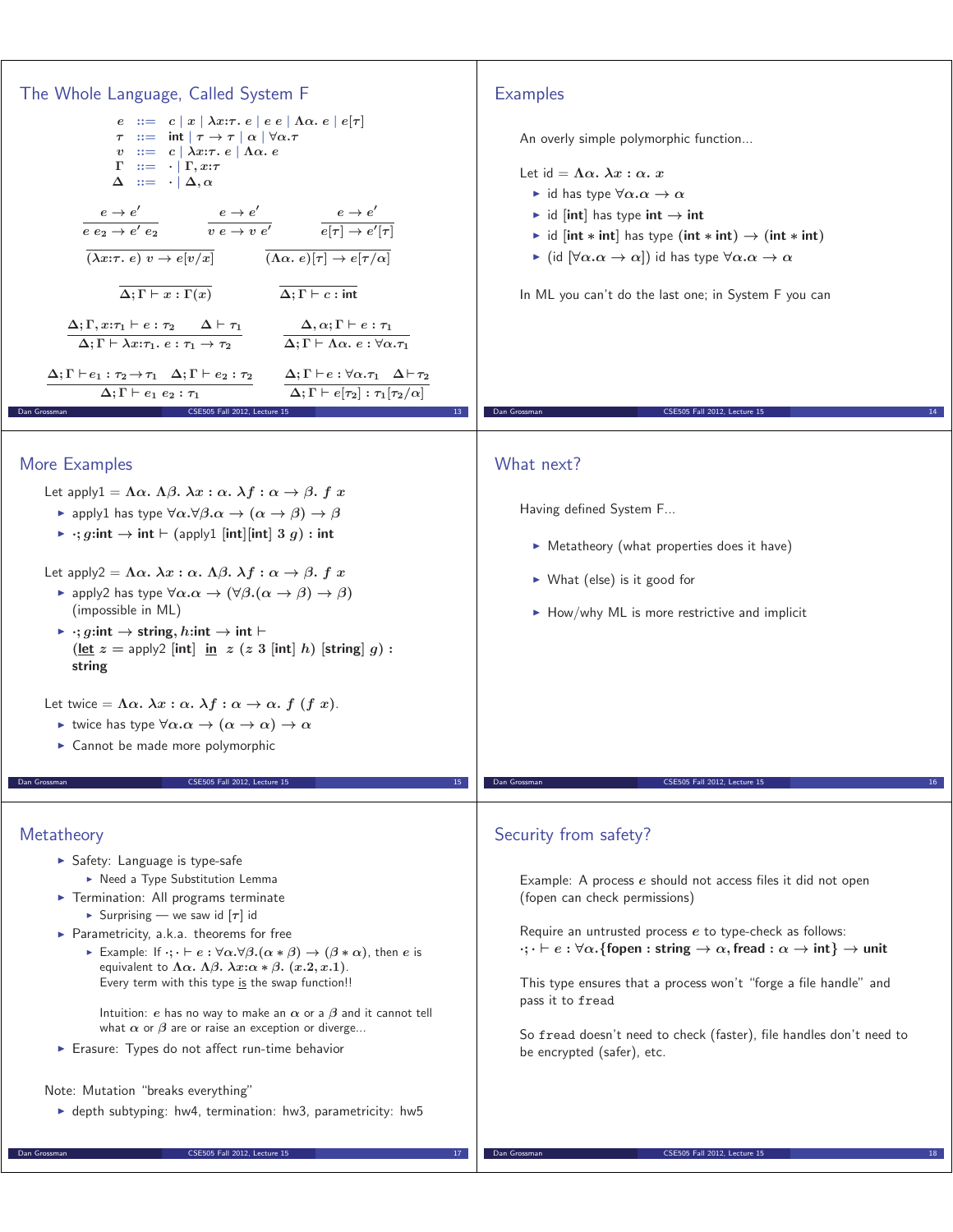| Moral of Example<br>Are types used at run-time?<br>We said polymorphism was about "many types for same term",<br>but for clarity and easy checking, we changed:<br>In simply-typed lambda-calculus, type safety just means not<br>getting stuck<br>The syntax via $\Lambda \alpha$ . e and e $[\tau]$<br>$\triangleright$ The operational semantics via type substitution<br>With type abstraction, it enables secure interfaces!<br>$\blacktriangleright$ The type system via $\Delta$<br>Suppose we (the system library) implement file-handles as ints.<br>Claim: The operational semantics did not "really" change; types<br>Then we instantiate $\alpha$ with int, but untrusted code cannot tell<br>need not exist at run-time<br>Memory safety is a necessary but insufficient condition for<br>More formally: Erasing all types from System F produces an<br>language-based enforcement of strong abstractions<br>equivalent program in the untyped lambda calculus<br>Strengthened induction hypothesis: If $e \rightarrow e_1$ in System F and<br>$\text{erase}(e) \rightarrow e_2$ in untyped lambda-calculus, then<br>$e_2 = \text{erase}(e_1)$<br>"Erasure and evaluation commute"<br>Dan Grossman<br>CSE505 Fall 2012, Lecture 15<br>Dan Grossman<br>CSE505 Fall 2012, Lecture 15<br>19<br><b>Erasure</b><br>Connection to reality<br>Erasure is easy to define:<br>System F has been one of the most important theoretical PL<br>models since the 1970s and inspires languages like ML.<br>$\text{} \text{} (c) = c$<br>But you have seen ML polymorphism and it looks different. In<br>$\text{erase}(e_1 \ e_2) = \text{erase}(e_1) \ \text{erase}(e_2)$<br>fact, it is an implicitly typed restriction of System F.<br>$\text{} \text{} \text{}(\lambda x{:}\tau \cdot e) = \lambda x \text{}. \text{} \text{} \text{} \text{}(\text{)}$<br>$\text{erase}(\Lambda \alpha, e) = \lambda$ . $\text{erase}(e)$<br>These two qualifications $((1)$ implicit, $(2)$ restriction) are deeply<br>$\text{} \text{} (e \;   \tau ) = \text{} \text{} (e \;   \; 0)$<br>related.<br>In pure System F, preserving evaluation order isn't crucial, but it is<br>with fix, exceptions, mutation, etc.<br>Dan Grossman<br>CSE505 Fall 2012, Lecture 15<br>Dan Grossman<br>CSE505 Fall 2012, Lecture 1!<br>Why?<br><b>Restrictions</b><br>All types have the form $\forall \alpha_1,\ldots,\alpha_n.\tau$ where $n\geq 0$ and $\tau$<br>ML-style polymorphism can seem weird after you have seen System<br>has no $\forall$ . (Prenex-quantification; no first-class<br>F. And the restrictions do come up in practice, though tolerable.<br>polymorphism.)<br>$\triangleright$ Type inference for System F (given untyped e, is there a<br>• Only let (rec) variables (e.g., x in let $x = e1$ in e2) can<br>System F term e' such that $\text{erase}(e') = e$ ) is undecidable<br>have polymorphic types. So $n = 0$ for function arguments,<br>(1995)<br>pattern variables, etc. (Let-bound polymorphism)<br>So cannot (always) desugar let to $\lambda$ in ML<br>► Type inference for ML with polymorphic recursion is<br>undecidable (1992)<br>In let rec f $x = e1$ in e2, the variable f can have type<br>$\forall \alpha_1, \ldots, \alpha_n \cdot \tau_1 \rightarrow \tau_2$ only if every use of f in e1<br>▶ Type inference for ML is decidable and efficient in practice,<br>instantiates each $\alpha_i$ with $\alpha_i$ . (No polymorphic recursion)<br>though pathological programs of size $O(n)$ and run-time<br>$O(n)$ can have types of size $O(2^{2^n})$<br>► Let variables can be polymorphic only if e1 is a "syntactic<br>value"<br>$\triangleright$ The type inference algorithm is <i>unsound</i> in the presence of<br>A variable, constant, function definition,<br>ML-style mutation, but value-restriction restores soundness<br>• Called the "value restriction" (relaxed partially in OCaml)<br>$\triangleright$ Based on <i>unification</i><br>CSE505 Fall 2012, Lecture 15<br>CSE505 Fall 2012, Lecture 15<br>Dan Grossman<br>Dan Grossman<br>23 |  |
|-------------------------------------------------------------------------------------------------------------------------------------------------------------------------------------------------------------------------------------------------------------------------------------------------------------------------------------------------------------------------------------------------------------------------------------------------------------------------------------------------------------------------------------------------------------------------------------------------------------------------------------------------------------------------------------------------------------------------------------------------------------------------------------------------------------------------------------------------------------------------------------------------------------------------------------------------------------------------------------------------------------------------------------------------------------------------------------------------------------------------------------------------------------------------------------------------------------------------------------------------------------------------------------------------------------------------------------------------------------------------------------------------------------------------------------------------------------------------------------------------------------------------------------------------------------------------------------------------------------------------------------------------------------------------------------------------------------------------------------------------------------------------------------------------------------------------------------------------------------------------------------------------------------------------------------------------------------------------------------------------------------------------------------------------------------------------------------------------------------------------------------------------------------------------------------------------------------------------------------------------------------------------------------------------------------------------------------------------------------------------------------------------------------------------------------------------------------------------------------------------------------------------------------------------------------------------------------------------------------------------------------------------------------------------------------------------------------------------------------------------------------------------------------------------------------------------------------------------------------------------------------------------------------------------------------------------------------------------------------------------------------------------------------------------------------------------------------------------------------------------------------------------------------------------------------------------------------------------------------------------------------------------------------------------------------------------------------------------------------------------------------------------------------------------------------------------------------------------------------------------------------------------------------------------------------------------------------------------------------------------------------------------------------------------------------------------------------------------------------------------------------------------------------------------------------------------------------------------------------------------------------------------------------------------------------------------------------------------------------------------------------------------------------------------------------------------------------|--|
|                                                                                                                                                                                                                                                                                                                                                                                                                                                                                                                                                                                                                                                                                                                                                                                                                                                                                                                                                                                                                                                                                                                                                                                                                                                                                                                                                                                                                                                                                                                                                                                                                                                                                                                                                                                                                                                                                                                                                                                                                                                                                                                                                                                                                                                                                                                                                                                                                                                                                                                                                                                                                                                                                                                                                                                                                                                                                                                                                                                                                                                                                                                                                                                                                                                                                                                                                                                                                                                                                                                                                                                                                                                                                                                                                                                                                                                                                                                                                                                                                                                                                     |  |
|                                                                                                                                                                                                                                                                                                                                                                                                                                                                                                                                                                                                                                                                                                                                                                                                                                                                                                                                                                                                                                                                                                                                                                                                                                                                                                                                                                                                                                                                                                                                                                                                                                                                                                                                                                                                                                                                                                                                                                                                                                                                                                                                                                                                                                                                                                                                                                                                                                                                                                                                                                                                                                                                                                                                                                                                                                                                                                                                                                                                                                                                                                                                                                                                                                                                                                                                                                                                                                                                                                                                                                                                                                                                                                                                                                                                                                                                                                                                                                                                                                                                                     |  |
|                                                                                                                                                                                                                                                                                                                                                                                                                                                                                                                                                                                                                                                                                                                                                                                                                                                                                                                                                                                                                                                                                                                                                                                                                                                                                                                                                                                                                                                                                                                                                                                                                                                                                                                                                                                                                                                                                                                                                                                                                                                                                                                                                                                                                                                                                                                                                                                                                                                                                                                                                                                                                                                                                                                                                                                                                                                                                                                                                                                                                                                                                                                                                                                                                                                                                                                                                                                                                                                                                                                                                                                                                                                                                                                                                                                                                                                                                                                                                                                                                                                                                     |  |
|                                                                                                                                                                                                                                                                                                                                                                                                                                                                                                                                                                                                                                                                                                                                                                                                                                                                                                                                                                                                                                                                                                                                                                                                                                                                                                                                                                                                                                                                                                                                                                                                                                                                                                                                                                                                                                                                                                                                                                                                                                                                                                                                                                                                                                                                                                                                                                                                                                                                                                                                                                                                                                                                                                                                                                                                                                                                                                                                                                                                                                                                                                                                                                                                                                                                                                                                                                                                                                                                                                                                                                                                                                                                                                                                                                                                                                                                                                                                                                                                                                                                                     |  |
|                                                                                                                                                                                                                                                                                                                                                                                                                                                                                                                                                                                                                                                                                                                                                                                                                                                                                                                                                                                                                                                                                                                                                                                                                                                                                                                                                                                                                                                                                                                                                                                                                                                                                                                                                                                                                                                                                                                                                                                                                                                                                                                                                                                                                                                                                                                                                                                                                                                                                                                                                                                                                                                                                                                                                                                                                                                                                                                                                                                                                                                                                                                                                                                                                                                                                                                                                                                                                                                                                                                                                                                                                                                                                                                                                                                                                                                                                                                                                                                                                                                                                     |  |
|                                                                                                                                                                                                                                                                                                                                                                                                                                                                                                                                                                                                                                                                                                                                                                                                                                                                                                                                                                                                                                                                                                                                                                                                                                                                                                                                                                                                                                                                                                                                                                                                                                                                                                                                                                                                                                                                                                                                                                                                                                                                                                                                                                                                                                                                                                                                                                                                                                                                                                                                                                                                                                                                                                                                                                                                                                                                                                                                                                                                                                                                                                                                                                                                                                                                                                                                                                                                                                                                                                                                                                                                                                                                                                                                                                                                                                                                                                                                                                                                                                                                                     |  |